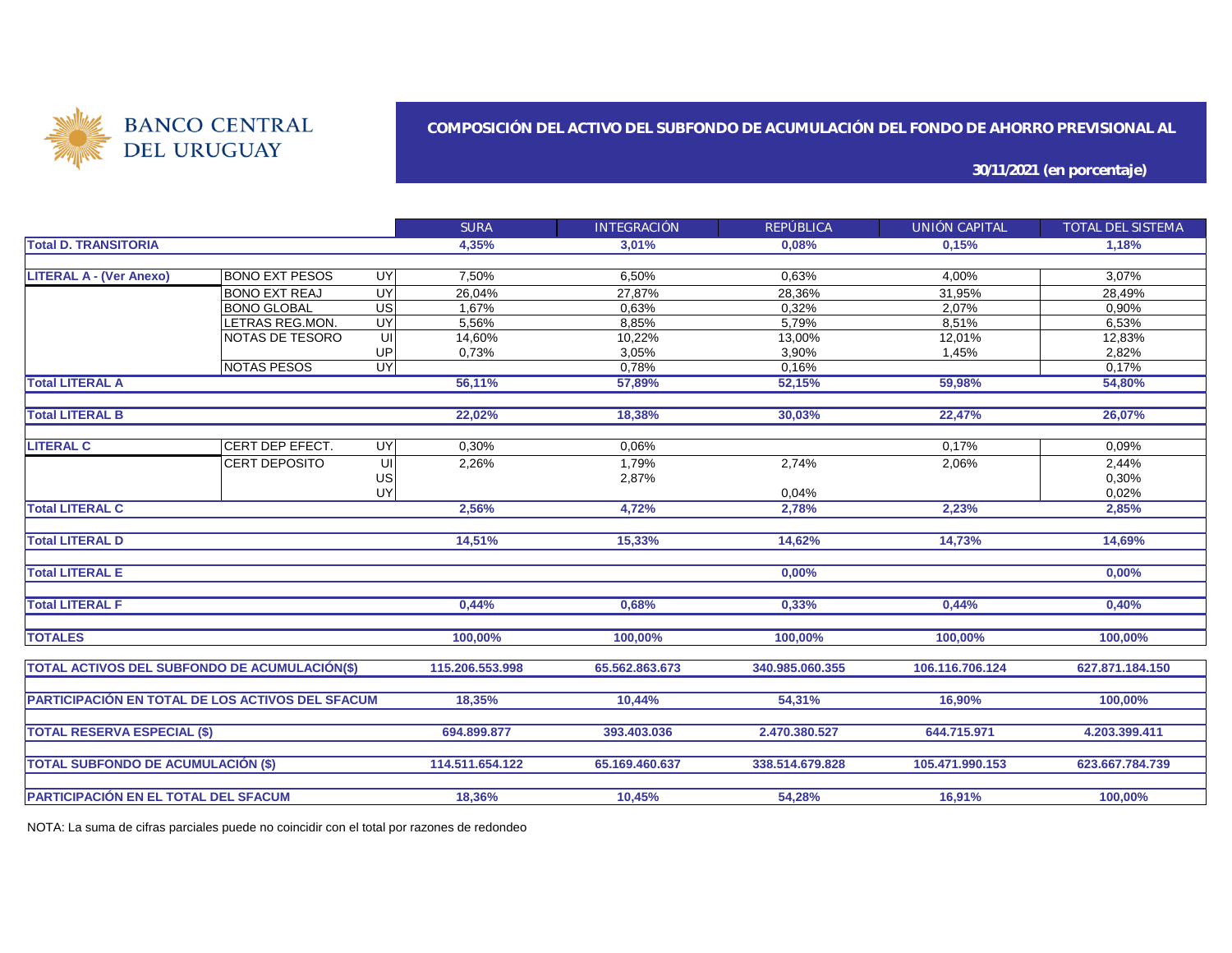## **A N E X O**

### **MAYOR O IGUAL AL 2% DEL SUBFONDO DE ACUMULACIÓN** *30/11/21* **DETALLE DE LOS INSTRUMENTOS QUE COMPONEN EL LITERAL A CON PARTICIPACIÓN**

| COMPOSICIÓN LITERAL 'A'                             |                             |    |                    |                |
|-----------------------------------------------------|-----------------------------|----|--------------------|----------------|
| Itipo de instrumento                                | <b>INSTRUMENTO</b>          |    | MONEDA % S/ACT FAP | TOT. SISTEMA % |
| <b>BONOS EXTERNOS PESOS (BEPN)</b>                  | <b>INSTRUMENTOS VARIOS</b>  | UY | 3,07%              |                |
|                                                     | <b>SUB TOTAL</b>            |    |                    | 3,07%          |
| <b>BONOS EXTERNOS REAJUSTABLES (BEUY)</b>           | BEUY 00060 R270405EUYF      | UY | 3,26%              |                |
|                                                     | BEUY 00060 R281215EUYF      | UY | 7,40%              |                |
|                                                     | BEUY 00060 R300710EUYF      | UY | 7,19%              |                |
|                                                     | BEUY 00060 R370626EUYF      | UY | 4,32%              |                |
|                                                     | BEUY 00060 R400702EUYF      | UY | 6,32%              |                |
|                                                     | <b>SUB TOTAL</b>            |    |                    | 28,49%         |
| <b>BONOS GLOBALES (BE)</b>                          | <b>INSTRUMENTOS VARIOS</b>  | US | 0,90%              |                |
|                                                     | <b>SUB TOTAL</b>            |    |                    | 0,90%          |
| LETRAS DE REGULACIÓN MONETARIA CUPÓN 0 (LRM Y LRUI) | <b>INSTRUMENTOS VARIOS</b>  | UY | 6,53%              |                |
|                                                     | <b>SUB TOTAL</b>            |    |                    | 6,53%          |
| <b>NOTAS DEL TESORO (NAUI)</b>                      | NAUI 0006000013EUIF20250525 | UI | 3,49%              |                |
|                                                     | NAUI 0006000027EUIF20240609 | U  | 2,47%              |                |
|                                                     | <b>INSTRUMENTOS VARIOS</b>  | UI | 6,87%              |                |
|                                                     | <b>SUB TOTAL</b>            |    |                    | 12,83%         |
| <b>NOTAS DEL TESORO (NAUP)</b>                      | <b>INSTRUMENTOS VARIOS</b>  | UP | 2,82%              |                |
|                                                     | <b>SUB TOTAL</b>            |    |                    | 2,82%          |
| <b>NOTAS PESOS</b>                                  | <b>INSTRUMENTOS VARIOS</b>  | UY | 0,17%              |                |
|                                                     | <b>SUB TOTAL</b>            |    |                    | 0,17%          |
| TOTAL INSTRUMENTOS LITERAL 'A'                      |                             |    | 54.80%             | 54,80%         |
|                                                     |                             |    |                    |                |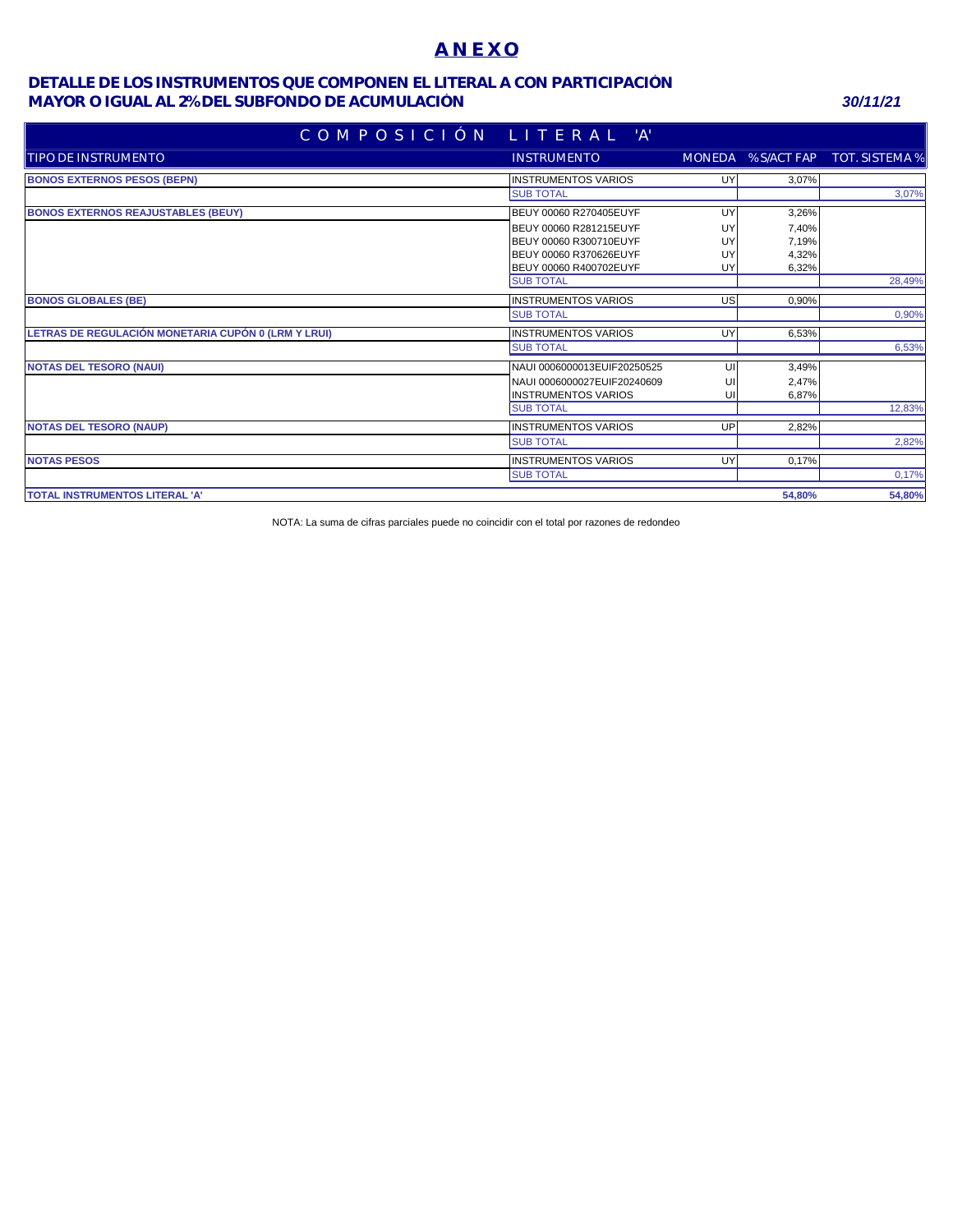

### **COMPOSICIÓN DEL ACTIVO DEL SUBFONDO DE RETIRO DEL FONDO DE AHORRO PREVISIONAL AL**

**30/11/2021 (en porcentaje)**

|                                                 |                       |    | <b>SURA</b>    | <b>INTEGRACIÓN</b> | REPÚBLICA      | UNIÓN CAPITAL  | TOTAL DEL SISTEMA |
|-------------------------------------------------|-----------------------|----|----------------|--------------------|----------------|----------------|-------------------|
| <b>Total D. TRANSITORIA</b>                     |                       |    | 4,68%          | 4,29%              | 2,56%          | 2,08%          | 2,97%             |
|                                                 |                       |    |                |                    |                |                |                   |
| <b>LITERAL G - (Ver Anexo)</b>                  | <b>BONO EXT PESOS</b> | UY | 7,40%          | 3,05%              | 1,67%          | 3,27%          | 2,99%             |
|                                                 | <b>BONO GLOBAL</b>    | US |                |                    | 0.09%          | 0,27%          | 0,10%             |
|                                                 | LETRAS REG.MON.       | UY | 18,37%         | 29,49%             | 25,29%         | 27,73%         | 24,82%            |
|                                                 | NOTAS DE TESORO       | UI | 30,70%         | 31,92%             | 35,66%         | 38,27%         | 34,98%            |
|                                                 | <b>NOTAS PESOS</b>    | UY | 1,91%          | 4,95%              |                |                | 0,68%             |
| <b>Total LITERAL G</b>                          |                       |    | 58,38%         | 69,40%             | 62,72%         | 69,54%         | 63,57%            |
|                                                 |                       |    |                |                    |                |                |                   |
| <b>LITERAL H</b>                                | CERT DEP EFECT.       | UY | 1,11%          | 0,44%              | 0,72%          | 0,24%          | 0,69%             |
|                                                 | <b>CERT DEPOSITO</b>  | UI | 12,19%         | 3,75%              | 12,43%         | 11,65%         | 11,64%            |
|                                                 |                       | UY |                |                    | 0,17%          |                | 0,10%             |
| <b>Total LITERAL H</b>                          |                       |    | 13,31%         | 4,20%              | 13,33%         | 11,89%         | 12,43%            |
|                                                 |                       |    |                |                    |                |                |                   |
| <b>Total LITERAL I</b>                          |                       |    | 18,64%         | 17,56%             | 16,38%         | 11,68%         | 16,09%            |
| <b>Total LITERAL K</b>                          |                       |    | 4,99%          | 4,55%              | 5,02%          | 4,82%          | 4,95%             |
|                                                 |                       |    |                |                    |                |                |                   |
| <b>TOTALES</b>                                  |                       |    | 100,00%        | 100,00%            | 100,00%        | 100,00%        | 100,00%           |
|                                                 |                       |    |                |                    |                |                |                   |
| <b>TOTAL ACTIVOS DEL SUBFONDO DE RETIRO(\$)</b> |                       |    | 23.530.325.083 | 10.125.436.698     | 83.855.825.736 | 22.444.329.540 | 139.955.917.058   |
|                                                 |                       |    |                |                    |                |                |                   |
| PARTICIPACIÓN EN TOTAL DE LOS ACTIVOS DEL SFRET |                       |    | 16,81%         | 7,23%              | 59,92%         | 16,04%         | 100,00%           |